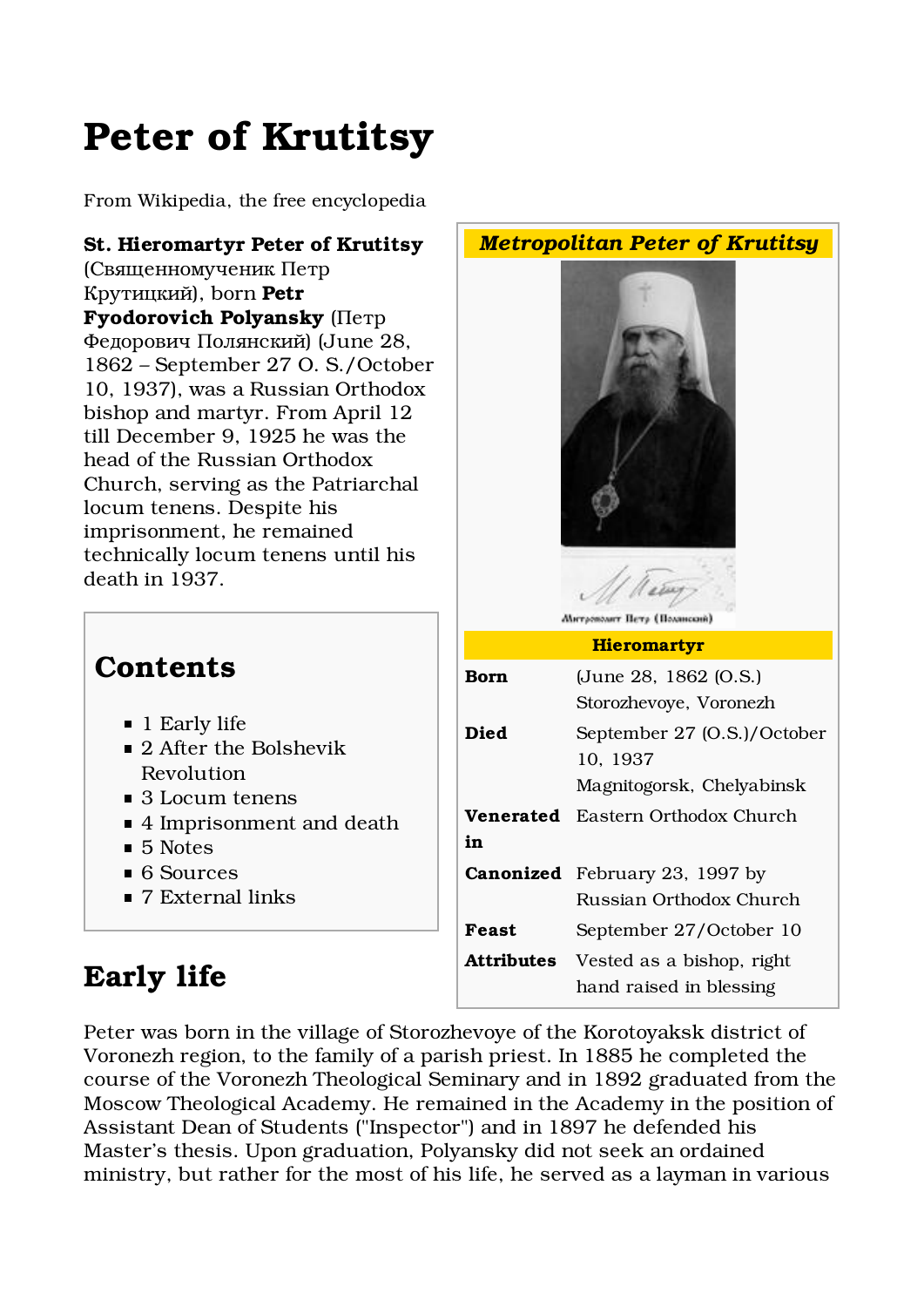official ecclesiastical establishments. From 1906 to 1918, Polyansky worked at the Education Committee of the Most Holy Synod of the Russian Orthodox Church, by 1915 becoming Secretary, with the rank of "Actual Civil Counsellor" (deistvitelniy statskiy sovietnik, Class IV on the Russian Table of Ranks, equivalent to a Major General in the Russian Imperial Army), serving as Inspector of all theological schools in the Russian Empire. His duties required him to travel extensively, and during this time, he developed a close acquiaintance with the future Patriarchs Tikhon (Bellavin) and Sergius (Stragorodsky).

### After the Bolshevik Revolution

When the Education Committee was closed down in 1918, in the aftermath of the Bolshevik Russian Revolution, Polyansky worked in the apparatus of the All-Russian Council of 1917-1918 (http://orthodoxwiki.org /All-Russian\_Church\_Council\_of\_1917-1918) in Moscow. In 1920, when the tide of anti-religious policies of Soviet government was rising rapidly, he was asked by Patriarch Tikhon to do another important service to the Church – to accept monastic tonsure and the episcopacy, in order to assist Tikhon in the administration of the Church. After the request was made, he was reported as saying: "If I refuse, I will be a traitor of the Church; but I am aware that by accepting this offer, I am signing my own death sentence."[1]

Peter was tonsured a monk by Metropolitan Sergius (Stragorodsky) and quickly advanced through the clerical ranks to be consecrated as Bishop of Podolsk by Patriarch Tikhon on October 8, 1920. Almost immediately, he was arrested and spent 1920-1923 in exile in Veliky Ustiug. Upon his return from exile in 1923, Bishop Peter became one of the prominent members of church government and a close ally of Patriarch Tikhon. In 1923 he was elevated to the rank of archbishop and in 1924 became a Metropolitan of Krutitsy – a titular see in the vicinity of Moscow.

On December 25, 1924, Patriarch Tikhon made a "will" where he designated three possible successors to the Patriarchal Throne upon his death. This step was clearly unforeseen either by the church canons or the Statutes of the Russian Church, but was dictated by the circumstances under which a proper Patriarchal election by an independent church council was impossible. In his will, Tikhon named three candidates: Metropolitan Kirill (Smirnov) of Kazan, Metropolitan Agathangel (Preobrazhensky) of Yaroslavl and Metropolitan Peter (Polyansky) of Krutitsy. Since Peter was the only candidate who was not in prison or exile at the time, on April 12, 1925 (the day of Tikhon's funeral), he was confirmed as the Patriarchal locum tenens.

#### Locum tenens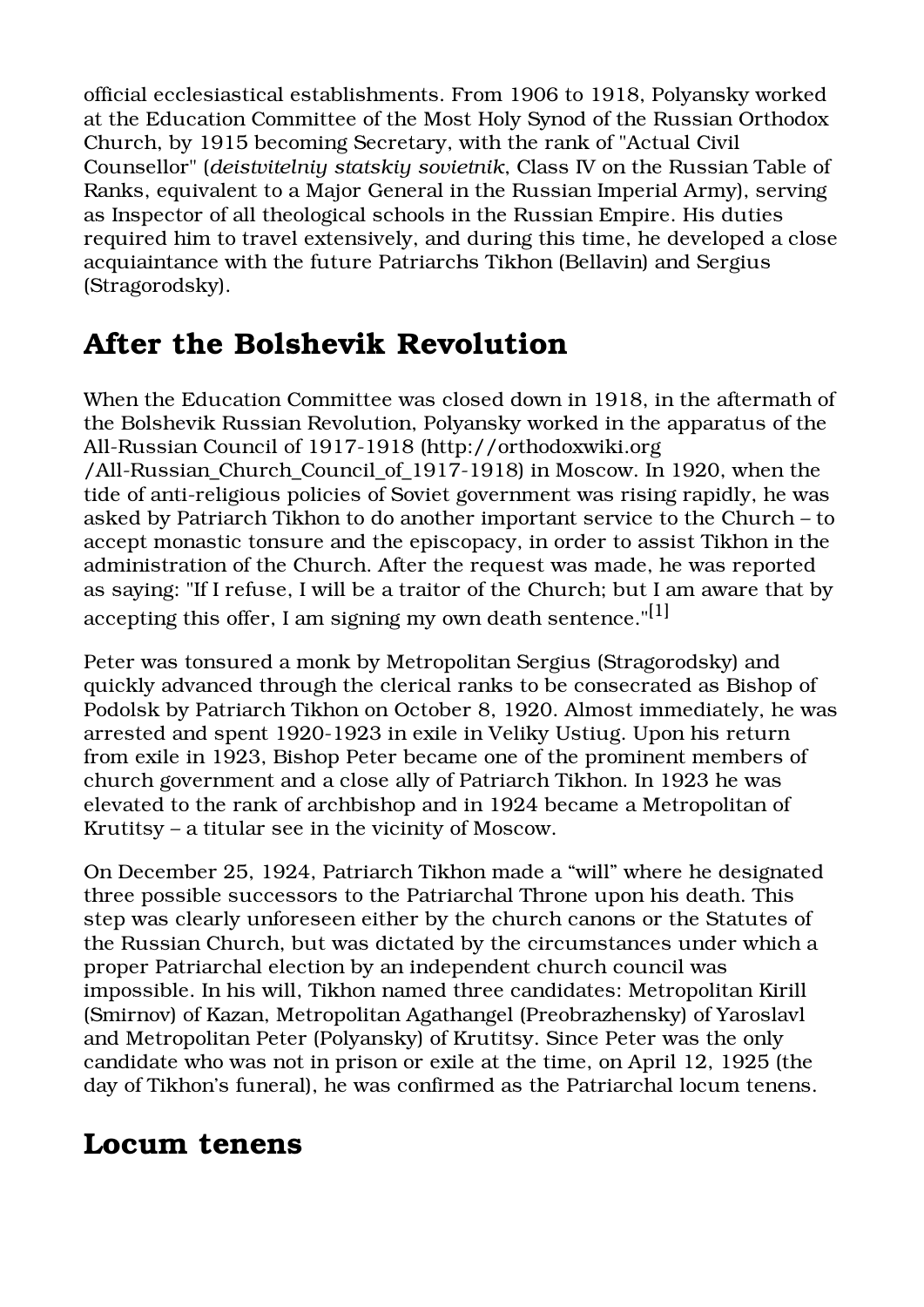Upon assuming the duties of locum tenens, Metropolitan Peter came under intense pressure from the Soviet government and secret services, trying to persuade him to reconcile with the pro-Soviet Renovationist schism calling itself the "Living Church" and to express unconditional loyalty to the Soviet state. While Peter agreed with the need for Orthodox Soviet citizens to be politically loyal, he regarded any reconciliation with the Living Church to be possible only on the condition of the schismatics' repentance. On July 28, 1925, Peter issued a "Letter" to his flock where he confirmed the Church's position with respect to Renovationists. In response, Renovationists accused Peter of conspiring with the Russian emigres in the West and thus contributed to Peter's arrest.

Foreseeing his imminent imprisonment, Peter followed Tikhon's example in selecting three candidates, one of whom would assume the responsibilities of Patriarchal locum tenens in the event of Peter's arrest. The latter followed on December 10, 1925, and his duties passed onto Metropolitan Sergius (Stragorodsky) who became Deputy locum tenens, with Peter as a nominal head of the Church. Peter would spend the rest of his life in exile and prisons, weakened by the harsh conditions and harassed by Soviet authorities.

#### Imprisonment and death

In November 1926, Peter was sentenced to three year exile to the Ural region, which in May 1928 was extended to two more years. His exile by no means implied his lack of involvement in the church affairs – thus, in December 1929, he sent a letter to Metropolitan Sergius, reprimanding him for exceeding his powers as a "deputy", and reminding him that he, Peter, is still technically the head of the Church.

In 1930, Peter was arrested again. After rejecting the offers to resign his position and to become a GPU agent, he was sentenced to five years of hard labor. Some time before the sentencing, Peter suffered a partial paralysis caused by the harsh prison conditions. He spent the years 1931 to 1937 in solitary confinement in the Verkhneuralsk prison. In July 1936, his confinement was extended to three more years, while Metropolitan Sergius was given a false report of Peter's death and therefore assumed the full leadership of the Russian Orthodox Church.

On October 2, 1937, the NKVD troika for Chelyabinsk Oblast sentenced Metropolitan Peter to death. He was executed by shooting at 4 p.m. on October 10, 1937, and buried in the city of Magnitogorsk, Chelyabinsk region.

Metropolitan Peter of Krutitsy was canonized as Hieromartyr and Confessor by the decision of Hierarchical Council of the Russian Orthodox Church on